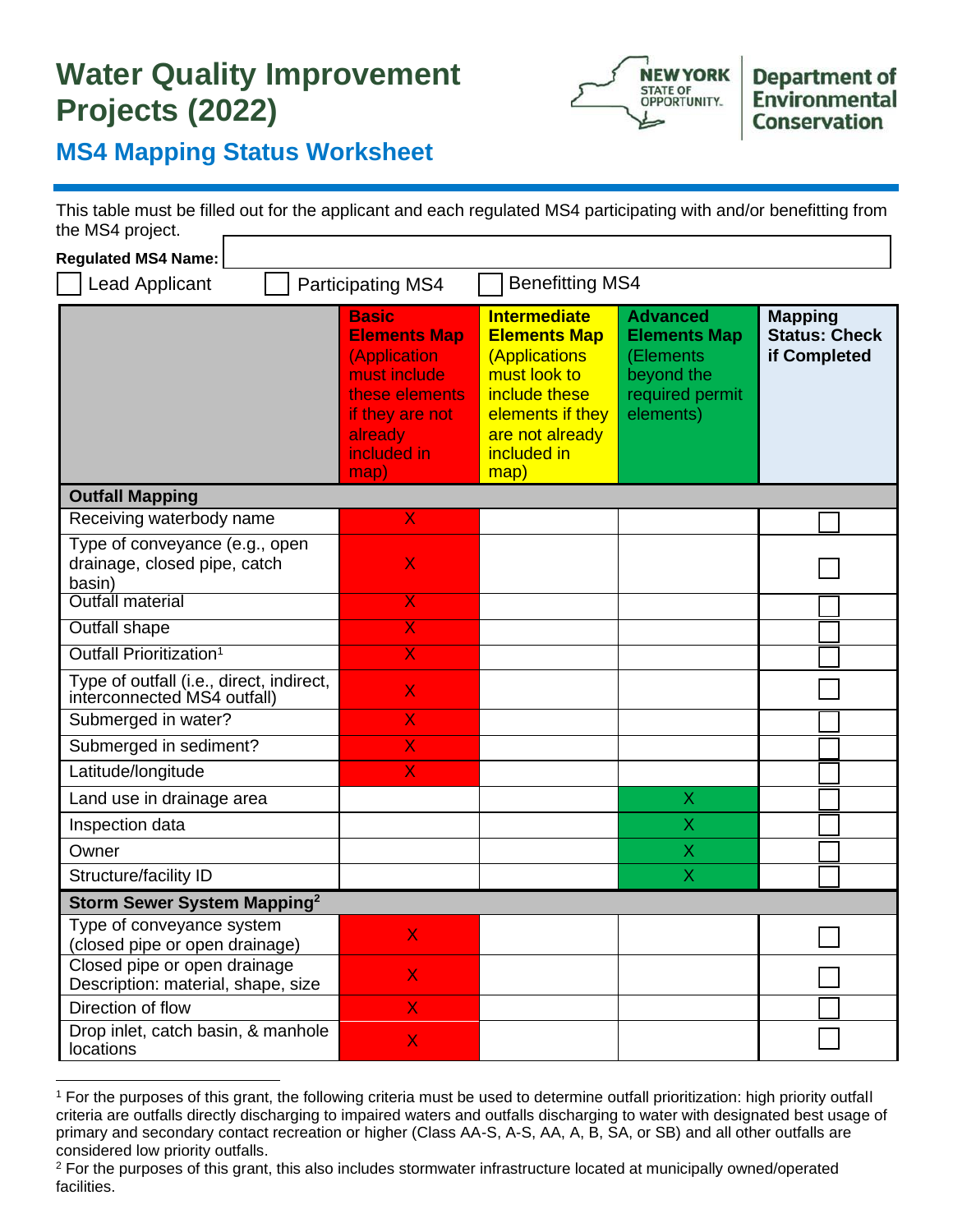| Number of connections to catch<br>basins and manholes                                                                                                      | X                       |                         |                           |  |
|------------------------------------------------------------------------------------------------------------------------------------------------------------|-------------------------|-------------------------|---------------------------|--|
| Latitude/longitude                                                                                                                                         | X                       |                         |                           |  |
| Receiving waterbody name                                                                                                                                   |                         | $\overline{\mathsf{X}}$ |                           |  |
| Depth of catch basin/manhole                                                                                                                               |                         |                         | Χ                         |  |
| Sump depth of catch basins                                                                                                                                 |                         |                         | X                         |  |
| Location of points receiving<br>discharge from updrainage<br>connections with adjacent MS4s<br>(include name & contact info. for<br>adjacent MS4 Operator) |                         |                         | X                         |  |
| Owner                                                                                                                                                      |                         |                         | X                         |  |
| Structure/facility ID                                                                                                                                      |                         |                         | X                         |  |
| <b>Stormwater Management Practice (SMP) Mapping</b>                                                                                                        |                         |                         |                           |  |
| <b>Address</b>                                                                                                                                             |                         |                         |                           |  |
| Latitude/longitude                                                                                                                                         | X                       |                         |                           |  |
| Type of SMP (pond, bioretention,<br>swale, rain garden, etc.) <sup>3</sup>                                                                                 |                         | $\overline{\mathsf{X}}$ |                           |  |
| Receiving waterbody name                                                                                                                                   |                         | $\overline{\textsf{x}}$ |                           |  |
| Date practice was installed                                                                                                                                |                         | $\overline{\textsf{X}}$ |                           |  |
| Ownership of SMP                                                                                                                                           |                         | $\overline{\mathsf{X}}$ |                           |  |
| Responsible party for<br>maintenance                                                                                                                       |                         | $\mathsf{X}$            |                           |  |
| Location of documentation<br>depicting O&M requirements &<br>legal agreements for practice                                                                 |                         |                         | $\sf X$                   |  |
| Frequency of inspection of<br>practice                                                                                                                     |                         |                         | X                         |  |
| Reason for SMP (retrofit, new<br>development, flood control, etc.)                                                                                         |                         |                         | X                         |  |
| Location where SMP discharges<br>(Does SMP drain to MS4?)                                                                                                  |                         |                         | Χ                         |  |
| Contributing drainage area to<br>SMP (if known)                                                                                                            |                         |                         | X                         |  |
| Construction date (if known)                                                                                                                               |                         |                         | $\boldsymbol{\mathsf{X}}$ |  |
| Last inspection date (if known)                                                                                                                            |                         |                         | X                         |  |
| Structure/facility ID                                                                                                                                      |                         |                         | $\overline{\mathsf{X}}$   |  |
| <b>Municipally owned/operated facilities</b>                                                                                                               |                         |                         |                           |  |
| Location/address                                                                                                                                           | X                       |                         |                           |  |
| Latitude/longitude                                                                                                                                         | $\overline{\mathsf{X}}$ |                         |                           |  |
| Name                                                                                                                                                       |                         | $\mathsf{X}$            |                           |  |

<sup>3</sup> Stormwater Practice Type defined in the *New York State Department of Environmental Conservation Maintenance Guidance: Stormwater Management Practices*, March 31, 2017.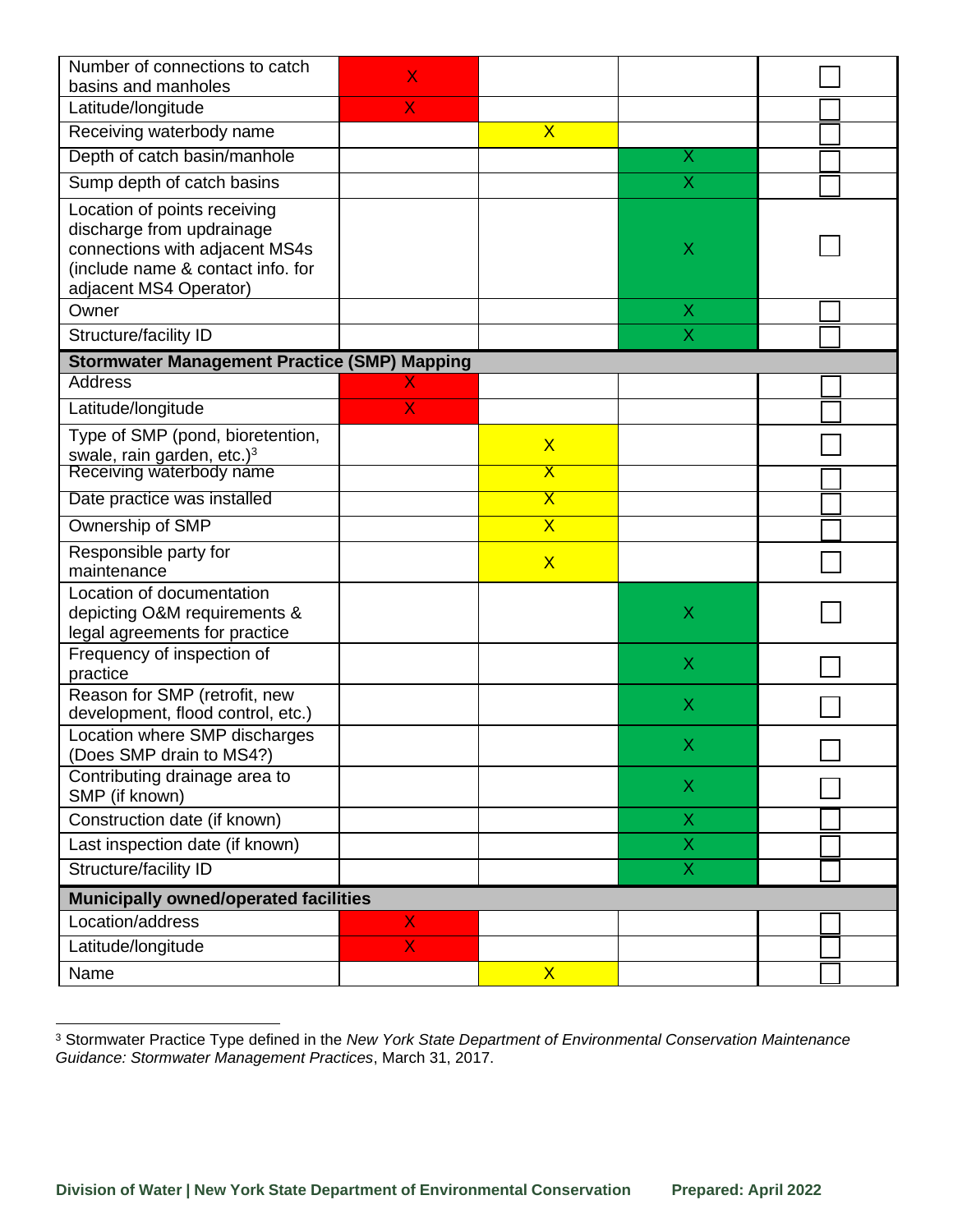| Type (municipal buildings, DPW<br>garage, vehicle & fleet<br>maintenance areas [fire station,<br>police station, bus stations],<br>landfills, salt storage areas, parks<br>& open space, solid waste<br>disposal areas, transfer stations,<br>marinas, etc.) |              | $\overline{\mathsf{X}}$ |                           |  |  |
|--------------------------------------------------------------------------------------------------------------------------------------------------------------------------------------------------------------------------------------------------------------|--------------|-------------------------|---------------------------|--|--|
| Facility Prioritization <sup>4</sup>                                                                                                                                                                                                                         |              | $\overline{\mathsf{X}}$ |                           |  |  |
| Receiving waterbody name                                                                                                                                                                                                                                     |              | $\overline{\mathsf{X}}$ |                           |  |  |
| <b>Standard Industrial Classification</b><br>(SIC) Code (if applicable)                                                                                                                                                                                      |              |                         | Χ                         |  |  |
| SPDES ID or No Exposure ID<br>(if applicable)                                                                                                                                                                                                                |              |                         | X                         |  |  |
| <b>Responsible Department</b>                                                                                                                                                                                                                                |              |                         | X                         |  |  |
| <b>Contact Information</b>                                                                                                                                                                                                                                   |              |                         | $\overline{\sf x}$        |  |  |
| Status of facility specific SWPPP<br>(if high priority)                                                                                                                                                                                                      |              |                         | $\boldsymbol{\mathsf{X}}$ |  |  |
| Location of facility specific<br><b>SWPPP</b><br>(if high priority)                                                                                                                                                                                          |              |                         | Χ                         |  |  |
| Type of activities present on site                                                                                                                                                                                                                           |              |                         | X                         |  |  |
| Last assessment date                                                                                                                                                                                                                                         |              |                         | X                         |  |  |
| Year built                                                                                                                                                                                                                                                   |              |                         | Χ                         |  |  |
| Size of facility (acres)                                                                                                                                                                                                                                     |              |                         | Χ                         |  |  |
| Owner                                                                                                                                                                                                                                                        |              |                         | $\overline{\textsf{x}}$   |  |  |
| Structure/facility ID                                                                                                                                                                                                                                        |              |                         | $\overline{\mathsf{x}}$   |  |  |
| <b>Sewershed Boundary</b>                                                                                                                                                                                                                                    |              |                         |                           |  |  |
| Preliminary                                                                                                                                                                                                                                                  | X            |                         |                           |  |  |
| Impaired waters (if applicable)                                                                                                                                                                                                                              | х            |                         |                           |  |  |
| Per MS4 outfall                                                                                                                                                                                                                                              |              | $\overline{\mathsf{X}}$ |                           |  |  |
| <b>Priority Areas</b>                                                                                                                                                                                                                                        |              |                         |                           |  |  |
| Areas with onsite wastewater<br>systems subject to Part IX<br>requirements                                                                                                                                                                                   | $\mathsf{X}$ |                         |                           |  |  |
| <b>TMDL</b> watersheds                                                                                                                                                                                                                                       | $\mathsf{X}$ |                         |                           |  |  |
| Land use within Impaired<br>Watersheds (Commercial, HD<br>Residential, LD Residential,<br>Industrial, Open Space)                                                                                                                                            |              | $\overline{\mathsf{X}}$ |                           |  |  |
| Land use within other Watersheds<br>(commercial, HD residential, LD<br>residential, industrial, open space)                                                                                                                                                  |              | $\mathsf{X}$            |                           |  |  |

<sup>4</sup> For the purposes of this grant, the following criteria must be used to determine municipal facility prioritization: high priority facilities have one or more of the following on site: storage/use of chemicals, salt, petroleum, pesticides, fertilizers, anti-freeze, lead-acid batteries, tires, waste/debris; fueling stations; vehicle or equipment maintenance/repair; and/or turf management, excluding mowing (e.g., pesticide, fertilizer or other chemical application) and all other municipal facilities are considered low priority municipal facilities.